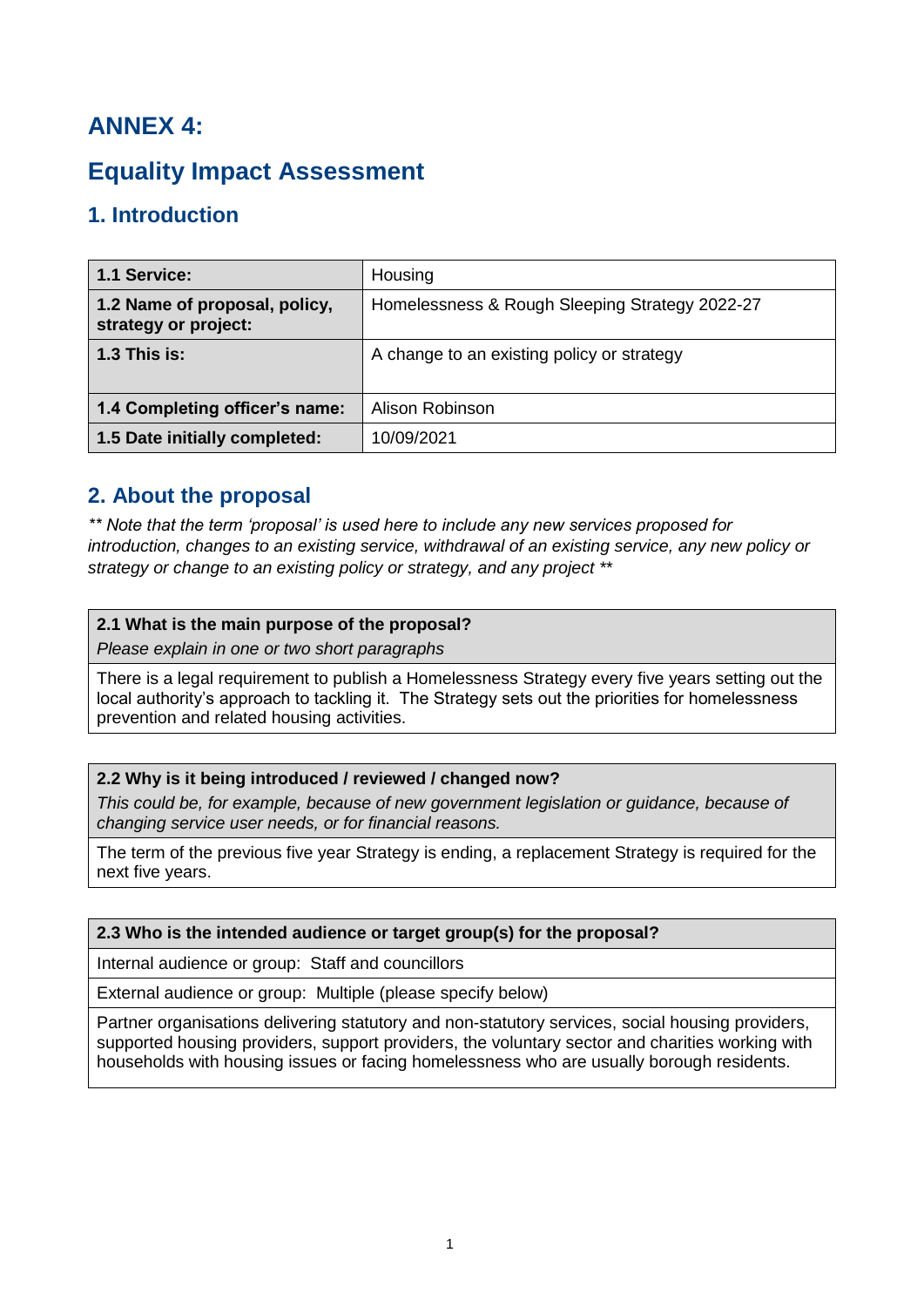## **3. Assessment of potential impact**

Information about the protected characteristic groups as defined by the Equality Act is available [here.](https://www.equalityhumanrights.com/en/equality-act/protected-characteristics) You should also use this assessment to consider impacts on other vulnerable groups such as those on low incomes.

| $\mid$ In undertaking your assessment, please think about every stage of your process, including the design phase, any consultation, the |
|------------------------------------------------------------------------------------------------------------------------------------------|
| delivery phase and once the proposal is up and running.                                                                                  |

### **Who could be affected by your proposal?**

| 3.1 Will the proposal affect people -<br>service users, employees or the wider<br>community?                            | Yes | If yes, please identify which group(s):<br>Service users, employees in other organisations                                                                                                                                                                                                              |
|-------------------------------------------------------------------------------------------------------------------------|-----|---------------------------------------------------------------------------------------------------------------------------------------------------------------------------------------------------------------------------------------------------------------------------------------------------------|
| 3.2 Will the proposal introduce a change<br>which will significantly affect how<br>services or functions are delivered? | No. | The Homelessness Strategy underpins the services and activities<br>being delivered to tackle homelessness based on existing legislative<br>requirements, many of the activities are already being delivered.<br>New actions are proposed which enhance existing services or<br>accommodation provision. |

### **Data and evidence**

In undertaking this assessment, you will need to consider relevant data and evidence, depending on the people the proposal will affect, for example:

- Relevant information about service users held by your service
- Relevant information about staff (eg, the workforce equality information published on the [website,](http://www.reigate-banstead.gov.uk/equality) staff surveys etc)
- Relevant information about borough residents (eg the borough equality information published on the [website,](http://www.reigate-banstead.gov.uk/equality) service user surveys etc)
- Relevant information published by third party organisations (eg data, research studies etc)
- Feedback or information from organisations representing target equality groups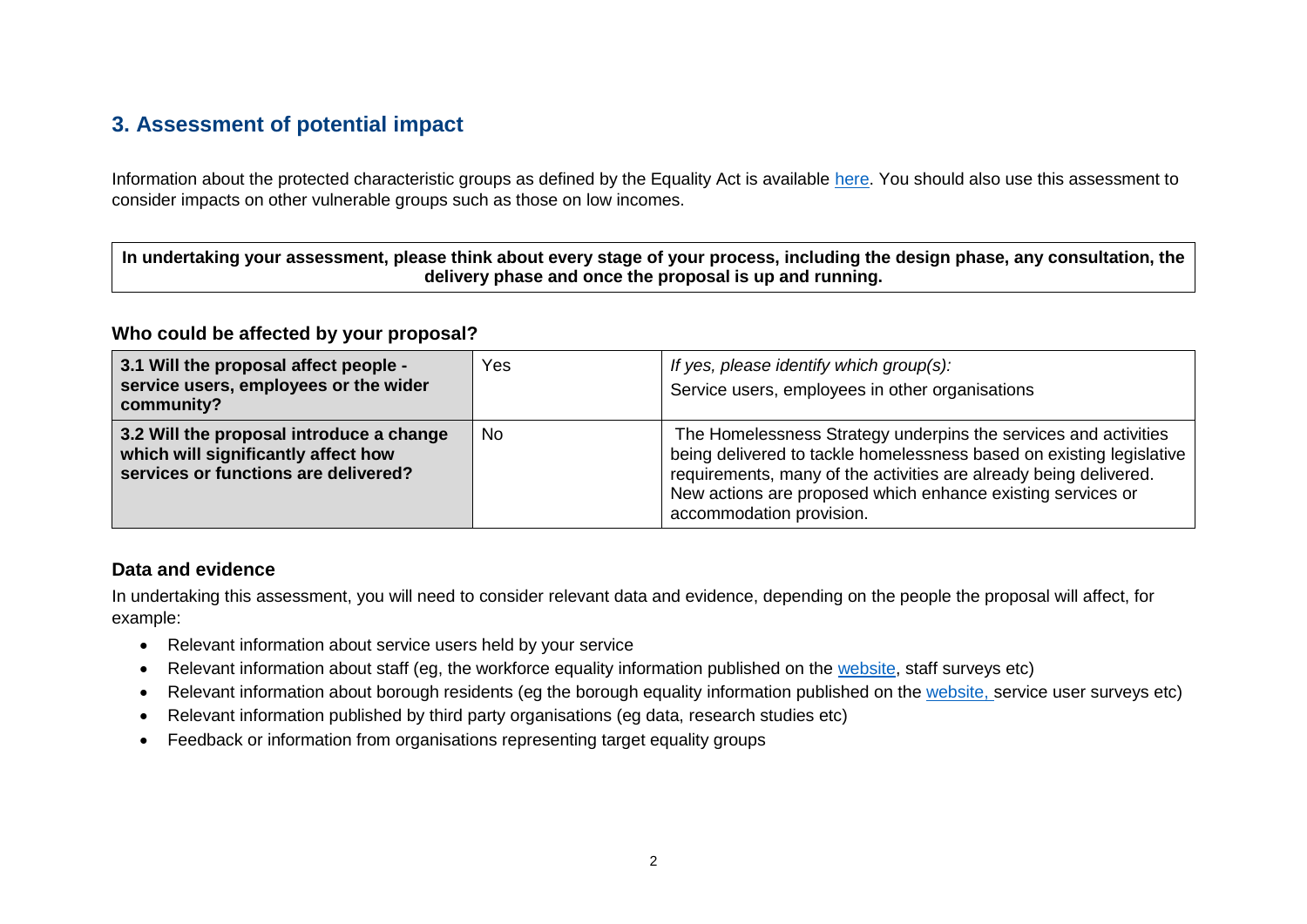| 3.3 Please list the evidence / data sources<br>you have considered in assessing the<br>likely impact of your proposal                    | Homelessness Data: high level and detailed data is collected about the<br>homelessness activities recorded on every client in which casework is undertaken<br>and is broken down by household composition e.g. single female, single male, couple<br>no children, female lone parent, male lone parent, couple with dependents, ethnicity,<br>support needs broken down by type for example mental health problems, age,<br>substance dependency, physical ill health, learning disability etc<br>Housing Needs: Numbers on the register over time, by size of property, broad waiting<br>times, number of social housing lettings<br>Borough wide data: earnings data, house price data, private rent costs data,<br>unemployment data, new affordable housing delivery |  |
|------------------------------------------------------------------------------------------------------------------------------------------|--------------------------------------------------------------------------------------------------------------------------------------------------------------------------------------------------------------------------------------------------------------------------------------------------------------------------------------------------------------------------------------------------------------------------------------------------------------------------------------------------------------------------------------------------------------------------------------------------------------------------------------------------------------------------------------------------------------------------------------------------------------------------|--|
| 3.4 Are there any significant gaps in the<br>evidence base that mean it is difficult to<br>assess the likely impact of your<br>proposal? | No.                                                                                                                                                                                                                                                                                                                                                                                                                                                                                                                                                                                                                                                                                                                                                                      |  |

## **Potential impact**

| 3.5 Does your proposal relate to a service<br>or function which information indicates is<br>important to those with protected<br>characteristics? | Yes | If yes, please outline the issues – these could include (for example)<br>access to information or ability to use or access a service.<br>Households facing homeless frequently have a protected<br>characteristic and ease of access to information, advice, assistance<br>and the right accommodation is important to deliver an effective<br>homelessness service. |
|---------------------------------------------------------------------------------------------------------------------------------------------------|-----|----------------------------------------------------------------------------------------------------------------------------------------------------------------------------------------------------------------------------------------------------------------------------------------------------------------------------------------------------------------------|
| 3.6 Will the proposal intentionally target<br>any particular protected characteristic<br>group?                                                   | No. |                                                                                                                                                                                                                                                                                                                                                                      |
| 3.7 Will the proposal intentionally exclude<br>any particular protected characteristic<br>group?                                                  | No. |                                                                                                                                                                                                                                                                                                                                                                      |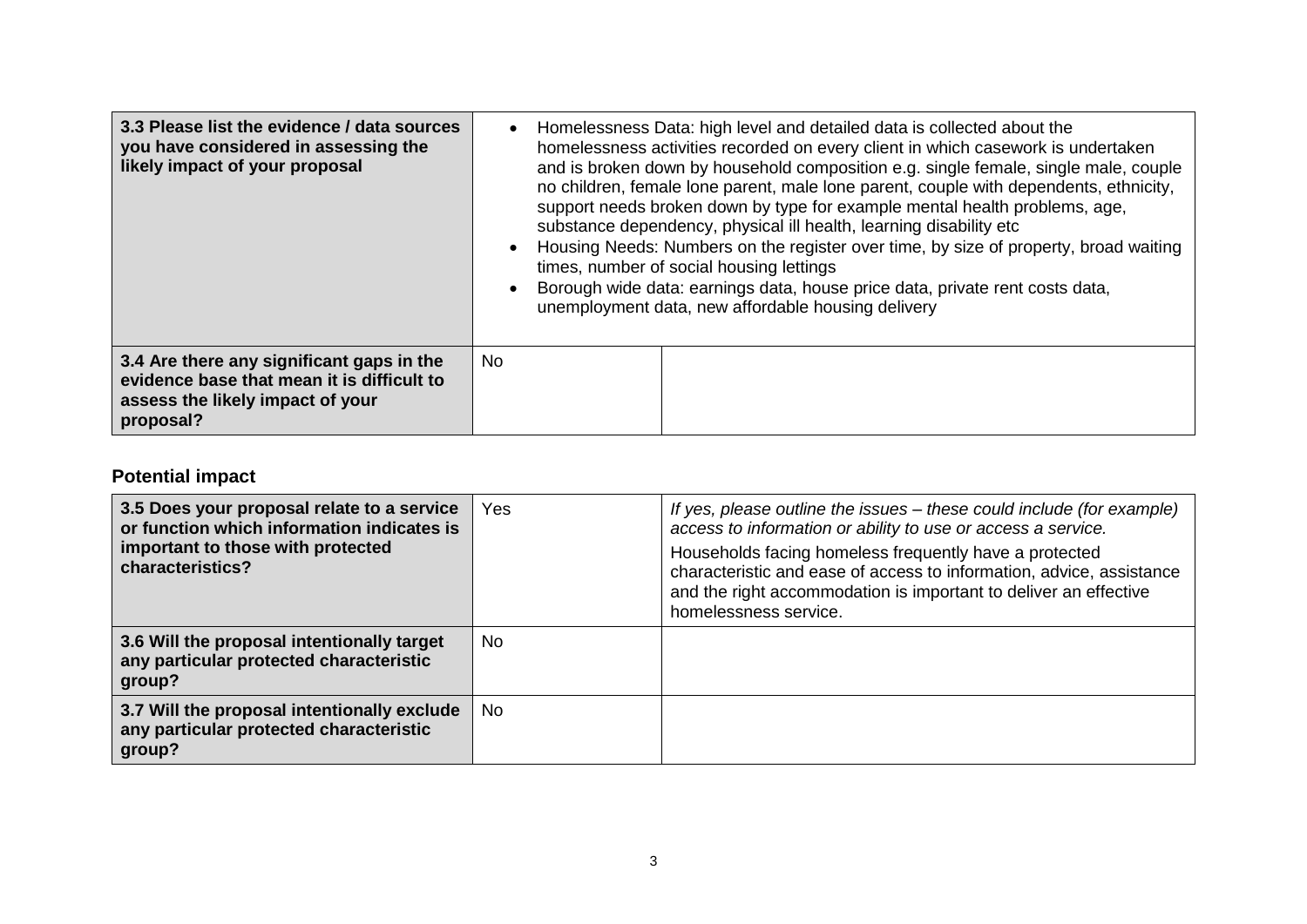| 3.8 Will the proposal be able to be equally<br>accessed by all at every stage of the<br>process? Or are there barriers that might<br>inhibit access for some people? | May be barriers that<br>could inhibit access | Please identify any barriers. These could be physical, digital, social<br>or cultural:<br>The activities and services offered under the umbrella of the<br>Homelessness Strategy depend on the ability to access information,<br>to access the internet, the ability to a communicate or have a<br>representative who can assist. These are potential barriers to some<br>people.                                                                              |
|----------------------------------------------------------------------------------------------------------------------------------------------------------------------|----------------------------------------------|----------------------------------------------------------------------------------------------------------------------------------------------------------------------------------------------------------------------------------------------------------------------------------------------------------------------------------------------------------------------------------------------------------------------------------------------------------------|
| 3.9 Does the proposal have the potential<br>to reduce inequalities or improve<br>outcomes for protected characteristic<br>groups?                                    | Yes, Improve<br>outcomes                     | Activities to prevent homelessness do improve outcomes for<br>groups. For example, homeless women or families with a<br>pregnancy, people with disabilities, long-term health problems are<br>prioritised by legislation and, depending on their circumstances, are<br>assisted to secure suitable accommodation and / or support. The<br>Strategy sets out a broad and flexible range of activities to prevent<br>homelessness and to assist those facing it. |

**3.10 Considering the above information, please summarise the likely impact on [protected characteristic groups](https://www.equalityhumanrights.com/en/equality-act/protected-characteristics) (within the organisation, outside the organisation or both)** *This may be direct, indirect or differential impact. Use the above link for definitions, and consider issues such as physical access to services, different cultural or social practices and how people are able to access information.*

|                                                            | <b>Nature of impact</b> | Please briefly explain your answer                                                                                                                                                                                                                                                                                       |
|------------------------------------------------------------|-------------------------|--------------------------------------------------------------------------------------------------------------------------------------------------------------------------------------------------------------------------------------------------------------------------------------------------------------------------|
| Age including children,<br>young people or older<br>people | Positive                | Children: depending on legislation, households with children facing homelessness have<br>a priority and the strategy sets out a range of activities to help households prevent their<br>homelessness, options to secure alternative accommodation and a range of support<br>services for families with additional needs. |
|                                                            |                         | Young people: The strategy identifies young people as a specific group with support<br>needs, recognises the vulnerability of care leavers, identified joint working with partners<br>to help young people who face financial and other barriers to secure settled housing<br>and access support.                        |
|                                                            |                         | Older people: whilst the strategy does not specifically mention older people, this group<br>are prioritised under homelessness legislation.                                                                                                                                                                              |
| <b>Disability</b> including<br>physical, sensory or        | Positive                | Homelessness legislation and the Strategy identify a number of specific grounds with<br>support needs for example, long-term health impairments, mental ill-health, substance                                                                                                                                            |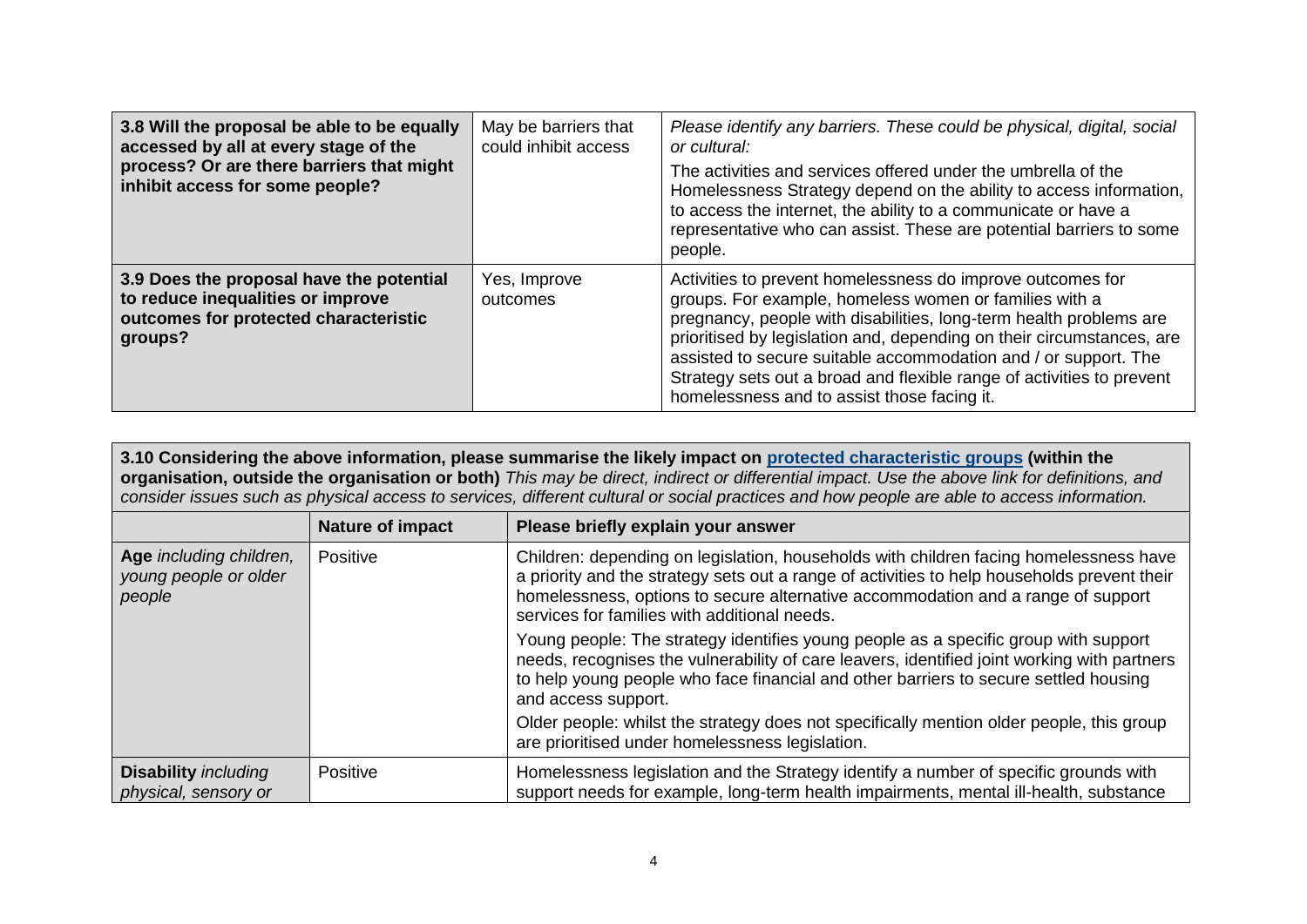| learning disability or<br>long-term health<br>impairment |                 | misuse, prison leavers, complex need clients and sets out activities to support these<br>groups to move to settle accommodation.                                                                                                                                                                                                                                                                       |
|----------------------------------------------------------|-----------------|--------------------------------------------------------------------------------------------------------------------------------------------------------------------------------------------------------------------------------------------------------------------------------------------------------------------------------------------------------------------------------------------------------|
| <b>Gender reassignment</b>                               | <b>Neutral</b>  | All households approaching the Council with a housing issue are given advice and<br>information and according to their situation and the legislative framework may be<br>assisted into accommodation.                                                                                                                                                                                                  |
| <b>Marriage and civil</b><br>partnership                 | <b>Neutral</b>  |                                                                                                                                                                                                                                                                                                                                                                                                        |
| <b>Pregnancy and</b><br>maternity                        | Positive        | Homelessness legislation, which underpins the Strategy, identifies this group as a<br>priority. This means if a homelessness duty is accepted because homelessness couldn't<br>be prevented, accommodation will be provided.                                                                                                                                                                           |
| <b>Race or ethnicity</b>                                 | <b>Neutral</b>  |                                                                                                                                                                                                                                                                                                                                                                                                        |
| <b>Religion or belief</b>                                | <b>Neutral</b>  |                                                                                                                                                                                                                                                                                                                                                                                                        |
| <b>Sex</b>                                               | <b>Neutral</b>  |                                                                                                                                                                                                                                                                                                                                                                                                        |
| <b>Sexual orientation</b>                                | <b>Neutral</b>  |                                                                                                                                                                                                                                                                                                                                                                                                        |
| <b>Deprivation</b>                                       | Positive        | Homelessness households frequently have low incomes and this impacts on their<br>housing options and can make them more vulnerable to risk of homelessness. The<br>Strategy supports activities to help manage debt, to budget, to assess affordability, to<br>assess benefits and to work in partnership with other organisations to assist those<br>experiencing financial hardship and deprivation. |
| <b>Other vulnerable</b><br>group                         | Choose an item. |                                                                                                                                                                                                                                                                                                                                                                                                        |

### **3.11 Has there been any consultation with relevant interested parties or is any consultation planned?**

*This could include consultation, further evidence gathering or changing or amended the proposed approach. Give consideration to both consultation within the Council (eg staff) and outside the Council (eg residents).*

Yes, already undertaken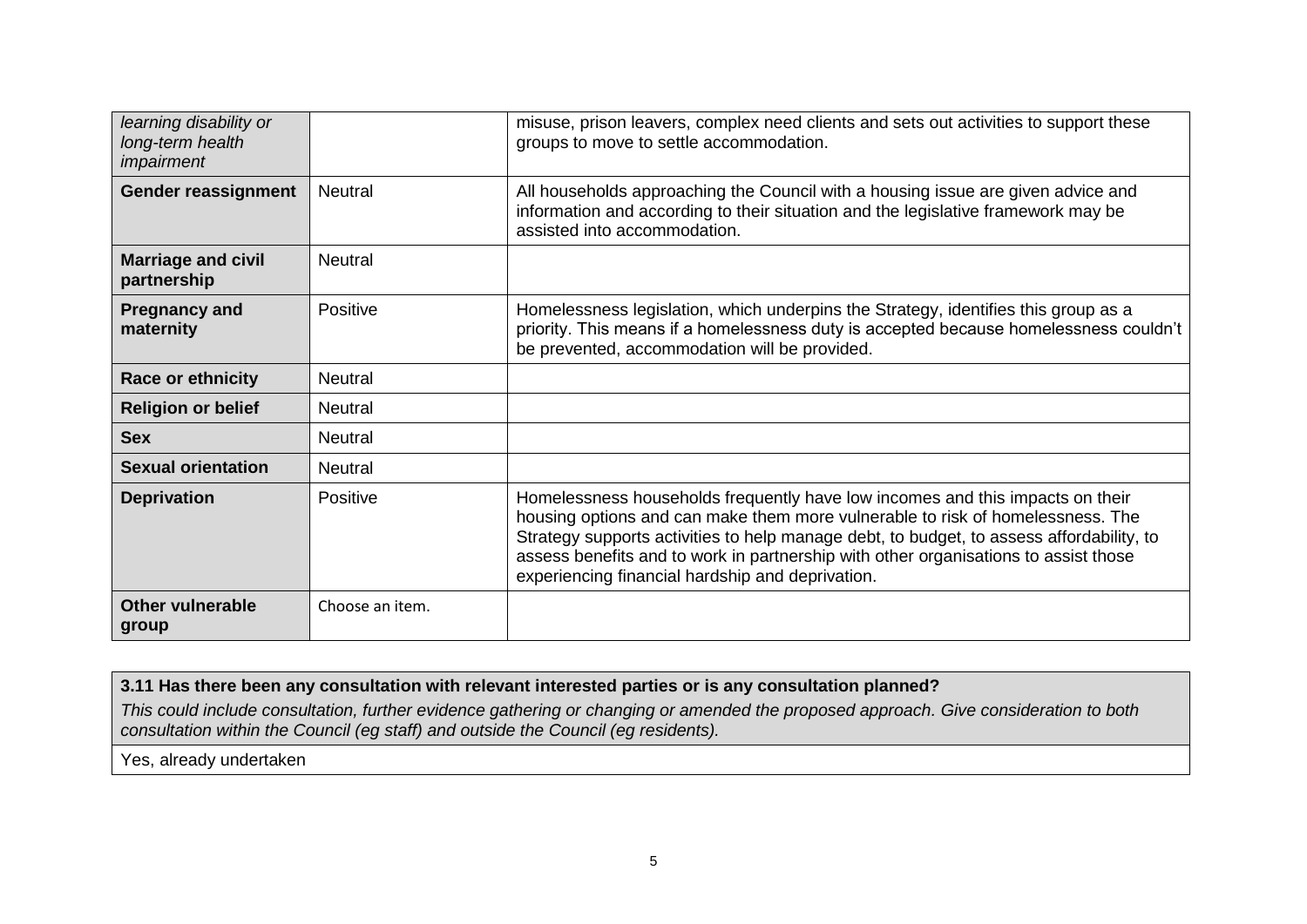*If yes, please explain the nature of the consultation that has been undertaken or is planned. If no, please explain why consultation is not considered necessary. How were protected characteristic groups consulted or how will they be consulted?*

A consultation exercise took place during Sept – Oct 2021.This included an on-line survey available on the Councils website, seeking views in the Housing Services. It was designed with specific 'routing' to questions based on these respondent types: clients / members of the public, professionals, others. Specific questions were asked round support needs, services and accommodation for groups such as those with mental ill-health, disabilities, substance misuse etc. It was promoted on social media and on the Council's website. Housing staff also include a link to the survey within their email signatures which goes to clients and professionals. Housing staff also encouraged service users to complete the survey and offered assistance. A further qualitative survey will be undertaken with homelessness service uses many of whom have protected characteristics. A stakeholder workshop also took place to whom a variety of professionals were invited including mental health teams, support providers, the NHS, Surrey County Council services including children's services and mental health services, Probation, Police, domestic abuse services, local charities.

**3.12 What actions have been, or could be, taken to increase the positive impacts for people with protected characteristic(s) or other vulnerabilities?** *This could include changing or amending the proposed approach.* 

The Housing Team supports the most vulnerable and offers a flexible service which is tailored to the individual within the limits of legislation. No further actions are identified.

**3.13 What actions have been, or could be, taken to reduce potential negative impacts on people with protected characteristic(s) or other vulnerabilities?** *This could include changing or amended the proposed approach, or allowing the proposal to be tailored to fit different individual circumstances* 

None.

**3.15 Are there any remaining negative impacts for people with protected characteristic(s) or other vulnerabilities?** *For example, physical, cultural or information access issues that cannot be resolved.*

No

*If yes, please summarise which groups could be impacted and how.*

Click or tap here to enter text.